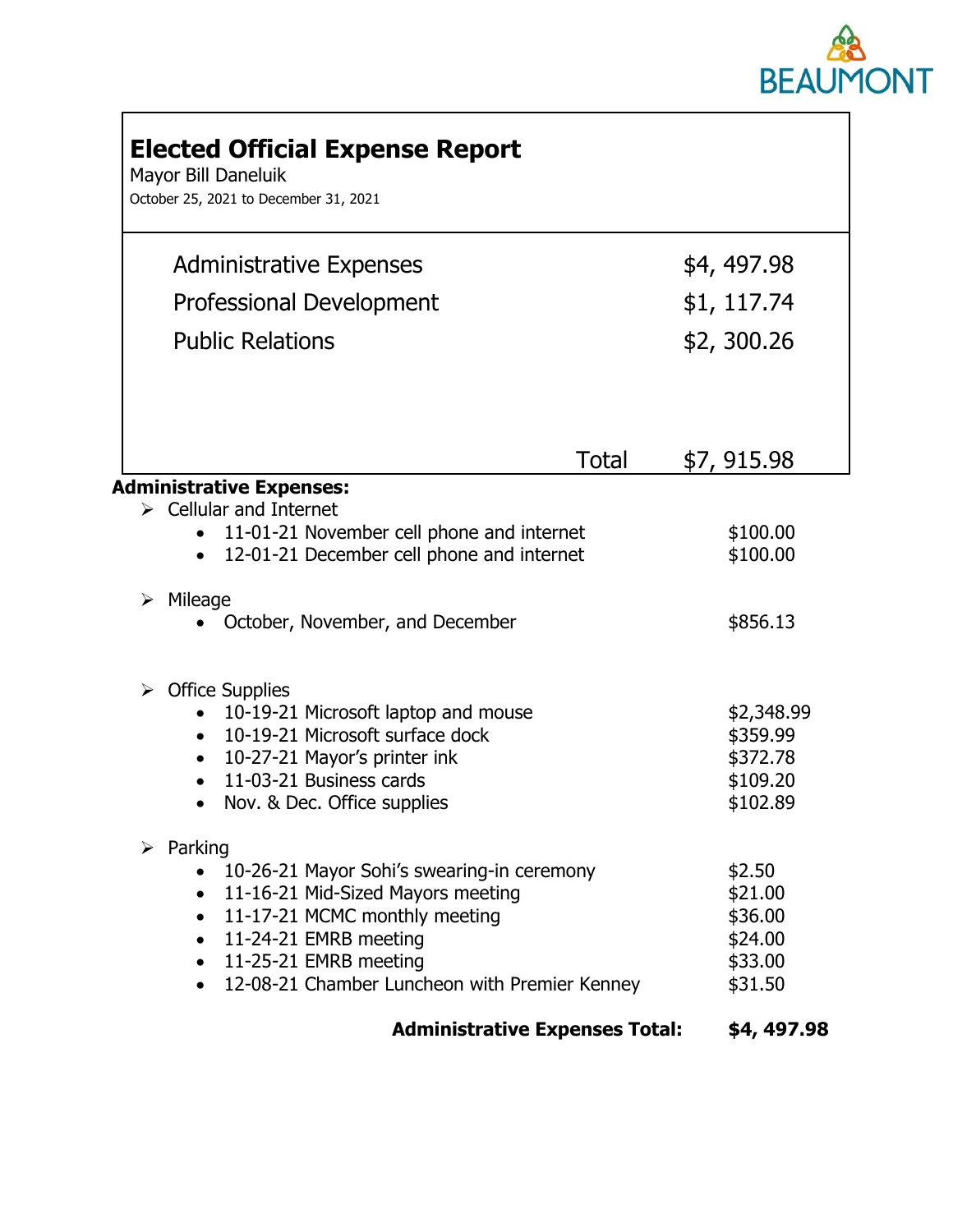

## **Professional Development**:

|  |  |  |  |  |  |  | $\geq$ 2021 Alberta Urban Municipalities Association Convention |
|--|--|--|--|--|--|--|-----------------------------------------------------------------|
|--|--|--|--|--|--|--|-----------------------------------------------------------------|

| \$625.00                                                                                                    |
|-------------------------------------------------------------------------------------------------------------|
| \$289.64                                                                                                    |
| \$52.50                                                                                                     |
| \$102.00                                                                                                    |
| \$48.60                                                                                                     |
| • Registration<br>• Accommodation<br>$\bullet$ Parking<br>• AUMA reception refreshments<br>• Transportation |

# **Professional Development Total: \$1, 117.74**

#### **Public Relations:**

 $\blacktriangleright$ 

 $\triangleright$ 

| $\bullet$<br>$\bullet$<br>$\bullet$<br>$\bullet$<br>$\bullet$<br>$\bullet$<br>$\bullet$<br>$\bullet$<br>$\bullet$<br>$\bullet$<br>$\bullet$<br>$\bullet$<br>$\bullet$<br>$\bullet$ | 11-05-21 Meeting with MLA Brad Rutherford<br>11-05-21 Meeting with Redco<br>11-12-21 Meeting with a resident<br>11-12-21 Meeting with Rencon Contracting<br>11-12-21 Meeting with Administration<br>11-16-21 Meeting with a committee member<br>11-19-21 Meeting with resident<br>11-23-21 Meeting with EMRB CEO Karen                                                                                                                                                                                  | \$10.79<br>\$34.85<br>\$3.00<br>\$58.26<br>\$7.19<br>\$19.90<br>\$18.41                                                                   |
|------------------------------------------------------------------------------------------------------------------------------------------------------------------------------------|---------------------------------------------------------------------------------------------------------------------------------------------------------------------------------------------------------------------------------------------------------------------------------------------------------------------------------------------------------------------------------------------------------------------------------------------------------------------------------------------------------|-------------------------------------------------------------------------------------------------------------------------------------------|
| $\bullet$<br>$\bullet$<br>$\bullet$<br>$\bullet$<br>$\bullet$                                                                                                                      | 11-24-21 Meeting with Mayor Young of Leduc<br>11-25-21 Meeting with a resident<br>11-29-21 'Coffee with the Mayor'<br>12-09-21 Meeting with Mayor Choy of Stony Plain<br>12-09-21 Meeting with Rencon Contracting<br>12-10-21 Meeting with Mayor Craddock of Devon<br>12-14-21 Meeting with a resident<br>12-15-21 Meeting with a resident<br>12-17-21 Meeting with MLA Brad Rutherford<br>12-20-21 Meeting with Avillia<br>12-20-21 'Coffee with the Mayor'<br>12-23-21 Meeting with Alberta Recycling | \$12.18<br>\$39.49<br>\$53.13<br>\$11.84<br>\$38.04<br>\$3.62<br>\$49.51<br>\$13.82<br>\$14.73<br>\$68.23<br>\$78.49<br>\$4.46<br>\$64.00 |
| $\triangleright$ Mileage<br>November and December                                                                                                                                  |                                                                                                                                                                                                                                                                                                                                                                                                                                                                                                         | \$5.00                                                                                                                                    |
| $\triangleright$ Newspaper Advertising                                                                                                                                             | 11-26-21 Coffee with the Mayor Ad<br>12-17-21 Coffee with the Mayor Ad                                                                                                                                                                                                                                                                                                                                                                                                                                  | \$187.16<br>\$187.16                                                                                                                      |
| $\triangleright$ Parking                                                                                                                                                           | 12-01-21 A Conversation with Hon. Rajan Sawhney                                                                                                                                                                                                                                                                                                                                                                                                                                                         | \$28.00                                                                                                                                   |